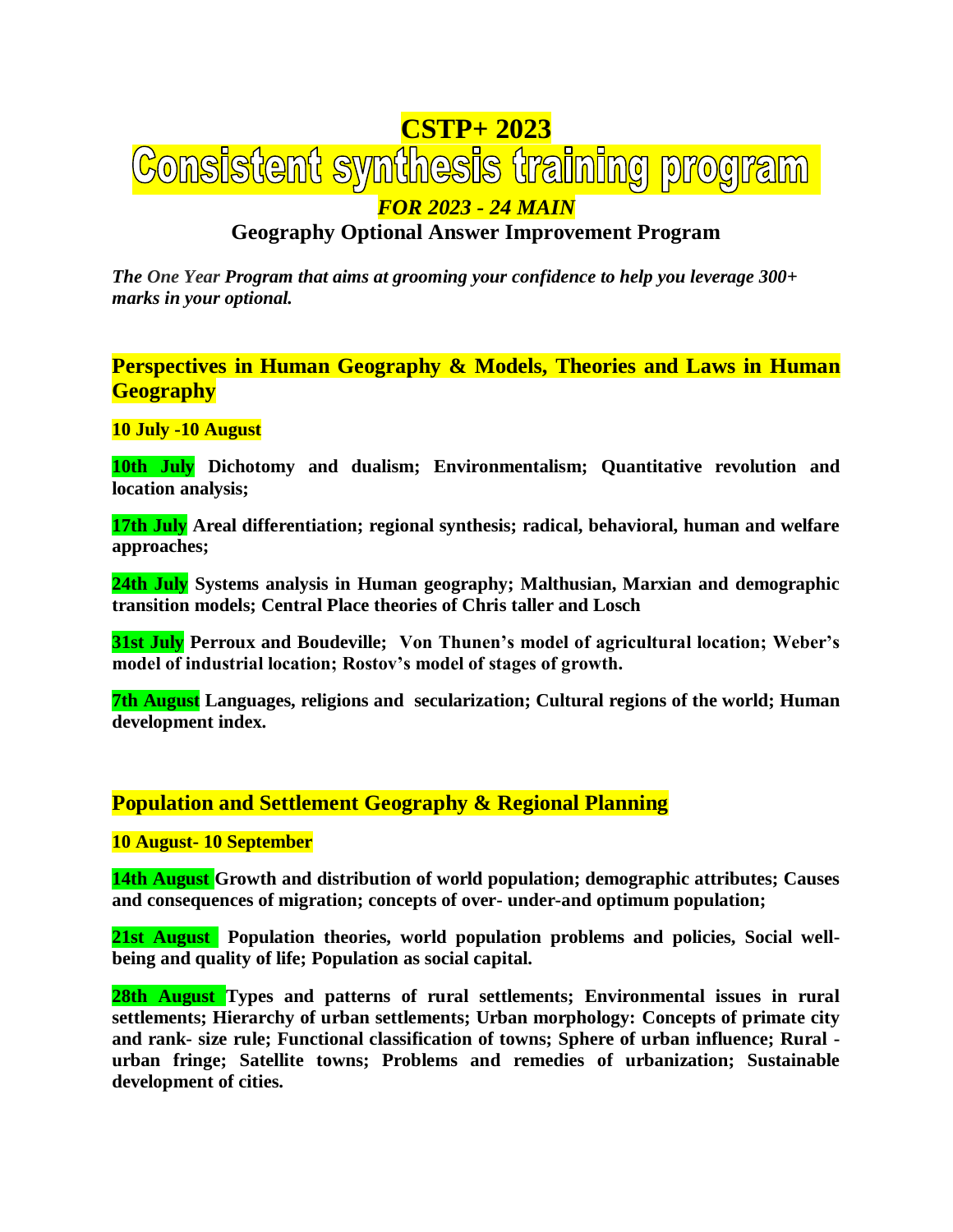**4th September Concept of a region; Types of regions and methods of regionalization; Growth centers and growth poles; Regional imbalances; regional development strategies; environmental issues in regional planning; Planning for sustainable development**

# **Cultural Setting, Settlements & Regional Development and Planning India**

## **10 September -10 October**

**11th September Historical Perspective of Indian Society; Racial, linguistic and ethnic diversities; religious minorities; major tribes, tribal areas and their problems; cultural regions; Growth, distribution and density of population;**

**18th September Demographic attributes: sex-ratio, age structure, literacy rate, work-force, dependency ratio, longevity; migration (inter-regional, intra- regional and international) and associated problems; Population problems and policies; Health indicators.**

**25th September Types, patterns and morphology of rural settlements; Urban developments; Morphology of Indian cities; Functional classification of Indian cities; Conurbations and metropolitan regions; urban sprawl; Slums and associated problems; town planning; Problems of urbanization and remedies.**

#### **2nd October Holiday**

**9th October Experience of regional planning in India; Five Year Plans; Integrated rural development program; Panchayati Raj and decentralized planning; Command area development; Watershed management; Planning for backward area, desert, drought prone, hill, tribal area development; multi- level planning; Regional planning and development of island territories.**

# **Economic Geography World & Resources India**

**10 October- 10 November**

**16th October Land, surface and ground water, energy, minerals, biotic and marine resources; Forest and wild life resources and their conservation; Energy crisis.(Indian Paper-II)**

**23rd October World economic development: measurement and problems; World resources and their distribution; Energy crisis;**

**30th October World agriculture: typology of agricultural regions; agricultural inputs and productivity; Food and nutrition problems; Food security; famine: causes, effects and remedies;**

**6th November the limits to growth; World industries: location patterns and problems; patterns of world trade.**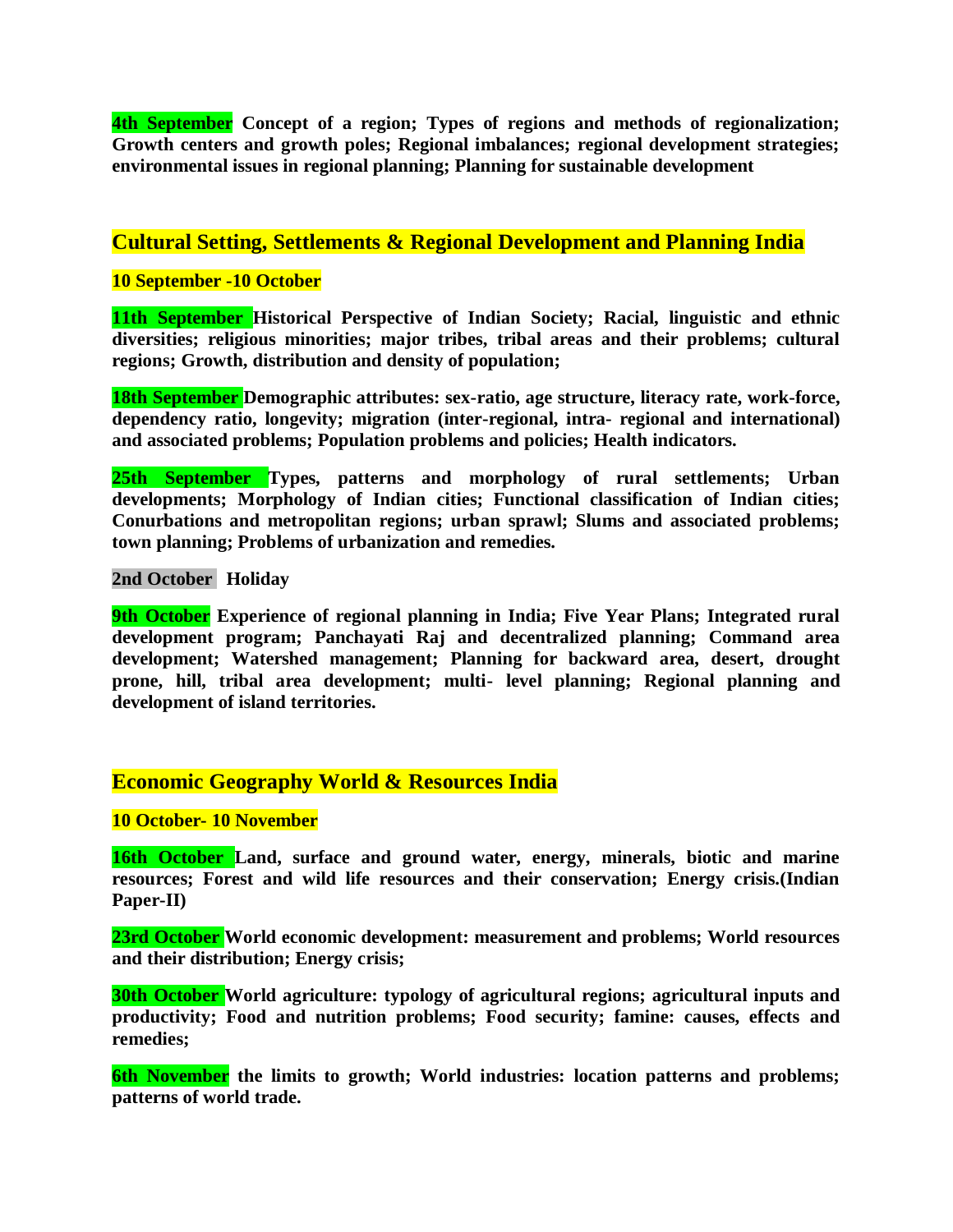# **Agriculture India:**

### **10 November-10 December**

**13th November** Infrastructure: irrigation, seeds, fertilizers, power; Institutional factors: **land holdings, land tenure and land reforms**

**20th November Cropping pattern, agricultural productivity, agricultural intensity, crop combination, land capability; Agro and social-forestry; Green revolution and its socioeconomic and ecological implications;**

**27th November Significance of dry farming; Livestock resources and white revolution; aqua - culture; sericulture, apiculture and poultry**

**4th December agricultural regionalization; agro-climatic zones; agro- ecological regions.**

# **Industry India:**

**10 December -10 January**

**11th December Location factors of cotton, jute, textile, iron and steel, aluminium, fertilizer, paper, chemical and pharmaceutical, automobile,**

**18th December Evolution of industries; cottage and agro - based industries; Multinationals and liberalization;**

**25th December Industrial houses and complexes including public sector undertakings; Industrial regionalization; New industrial policies;** 

**1st January Holiday**

**8th January Special Economic Zones; Tourism including eco -tourism.**

**Transport, Communication and Trade India & Political Aspects (including Paper-I):**

**10 January- 10 February**

**15th January Road, railway, waterway, airway and pipeline networks and their complementary roles in regional development;**

**22th January Growing importance of ports on national and foreign trade; Trade balance; Trade Policy; Export processing zones; Developments in communication and information technology and their impacts on economy and society, Indian space program.**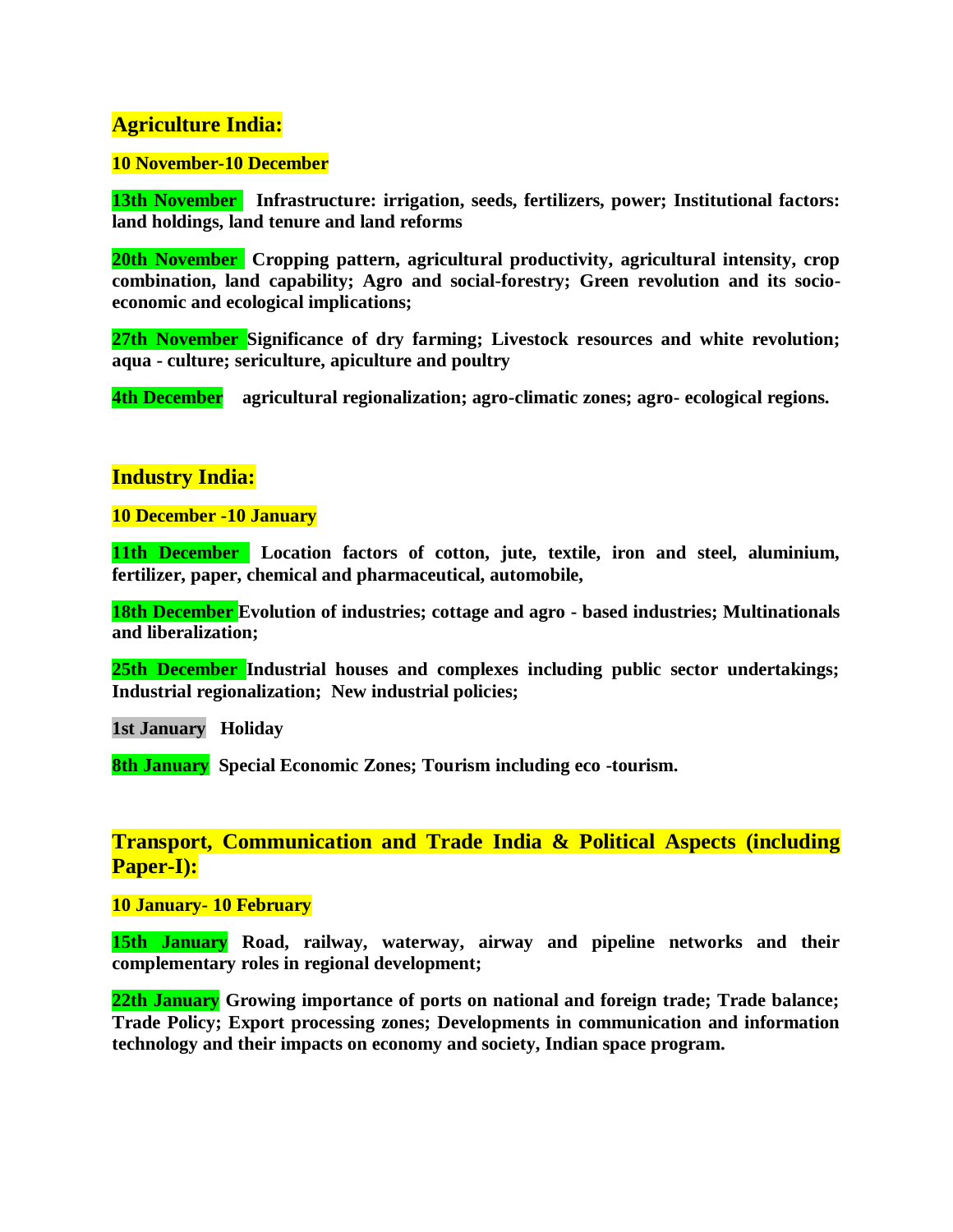**29th January Space relationship of India with neighboring countries; Geographical basis of Indian federalism; State reorganization; Emergence of new states; Regional consciousness and inter state issues; international boundary of India and related issues**

**5th February Cross border terrorism; India's role in world affairs; Geopolitics of South Asia and Indian Ocean realm. Heartland and Rim land theories; Laws of international boundaries and frontiers.**

# **Contemporary Issues:**

## **10 February-10 March**

**12th February Ecological issues: Environmental hazards: landslides, earthquakes, Tsunamis, floods and droughts, epidemics;**

**19th February Issues relating to environmental pollution; Changes in patterns of land use; Principles of environmental impact assessment and environmental management;**

**26th February Population explosion and food security; Environmental degradation; Deforestation, desertification and soil erosion; Problems of agrarian and industrial unrest; Regional disparities in economic development;**

**5th March** Concept of sustainable growth and development; Environmental awareness; **Linkage of rivers; Globalization and Indian economy.**

# **Geomorphology & Indian Physiography, Drainage:**

### **10 March-10 April**

**12th March Factors controlling landform development; endogenetic and exogenetic forces; Origin and evolution of the earth's crust; Fundamentals of geomagnetism; Physical conditions of the earth's interior; Geosynclines;**

**19th March Continental drift; Isostasy; Plate tectonics; Recent views on mountain building; Vulcanicity; Earthquakes and Tsunamis;**

**26th March Concepts of geomorphic cycles and Landscape development**

**2th April Denudation chronology; Channel morphology; Erosion surfaces; Slope development Applied Geomorphology : Geohydrology, economic geology and environment.**

**9th April Indian Structure and relief; Drainage system and watersheds; Physiographic regions;**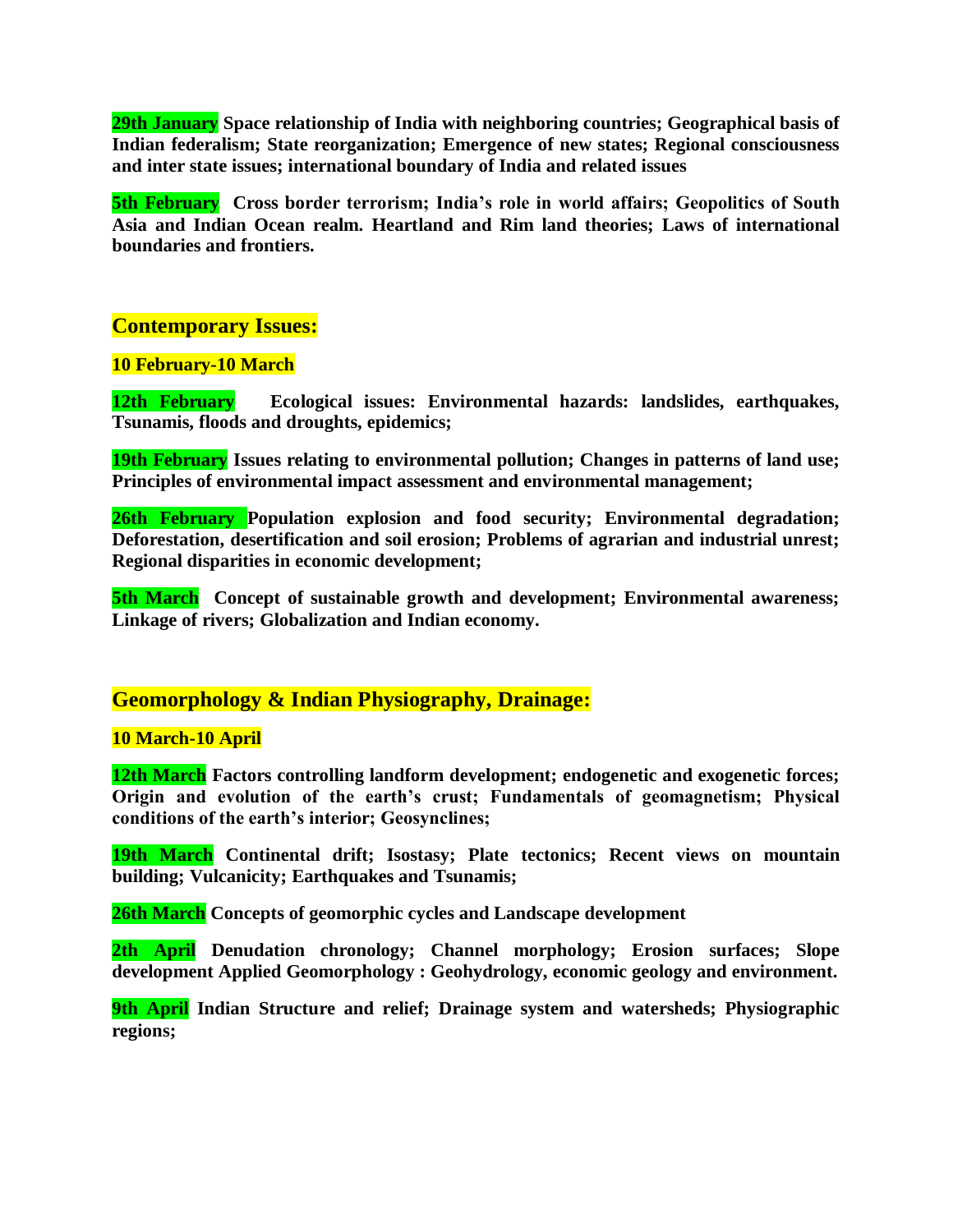# **Oceanography:**

**10 April-10 May**

**16th April Bottom topography of the Atlantic, Indian and Pacific Oceans;**

**23rd April Temperature and salinity of the oceans; Heat and salt budgets,**

**30th April Ocean deposits; Waves, currents and tides;**

**7th May Marine resources: biotic, mineral and energy resources; Coral reefs, coral bleaching; sea-level changes; law of the sea and marine pollution.**

# **Climatology & Indian Climate:**

### **10 May -10 June**

**14th May Temperature and pressure belts of the world; Heat budget of the earth; Atmospheric circulation; atmospheric stability and instability. Planetary and local winds;** 

**21st May Air masses and front genesis, Temperate and tropical cyclones; Types and distribution of precipitation;**

**28th May Weather and Climate; Koppen's, Thornthwaite's and Trewartha's classification of world climates; Hydrological cycle;**

**4th June Global climatic change and role and response of man in climatic changes, Applied climatology and Urban climate. Monsoons and jet streams; Mechanism of Indian monsoons and rainfall patterns, Tropical cyclones and western disturbances; Floods and droughts; Climatic regions;**

# **Biogeography & Environmental Geography (Indian Vegetation & Soil)**

### **10 June-10 July**

**11th June Genesis of soils; Classification and distribution of soils; Soil profile; Soil erosion, Degradation and conservation; Factors influencing world distribution of plants and animals;**

**18th June Problems of deforestation and conservation measures; Social forestry; agroforestry; Wild life; Major gene pool centers.**

**25th June Principle of ecology; Human ecological adaptations; Influence of man on ecology and environment;**